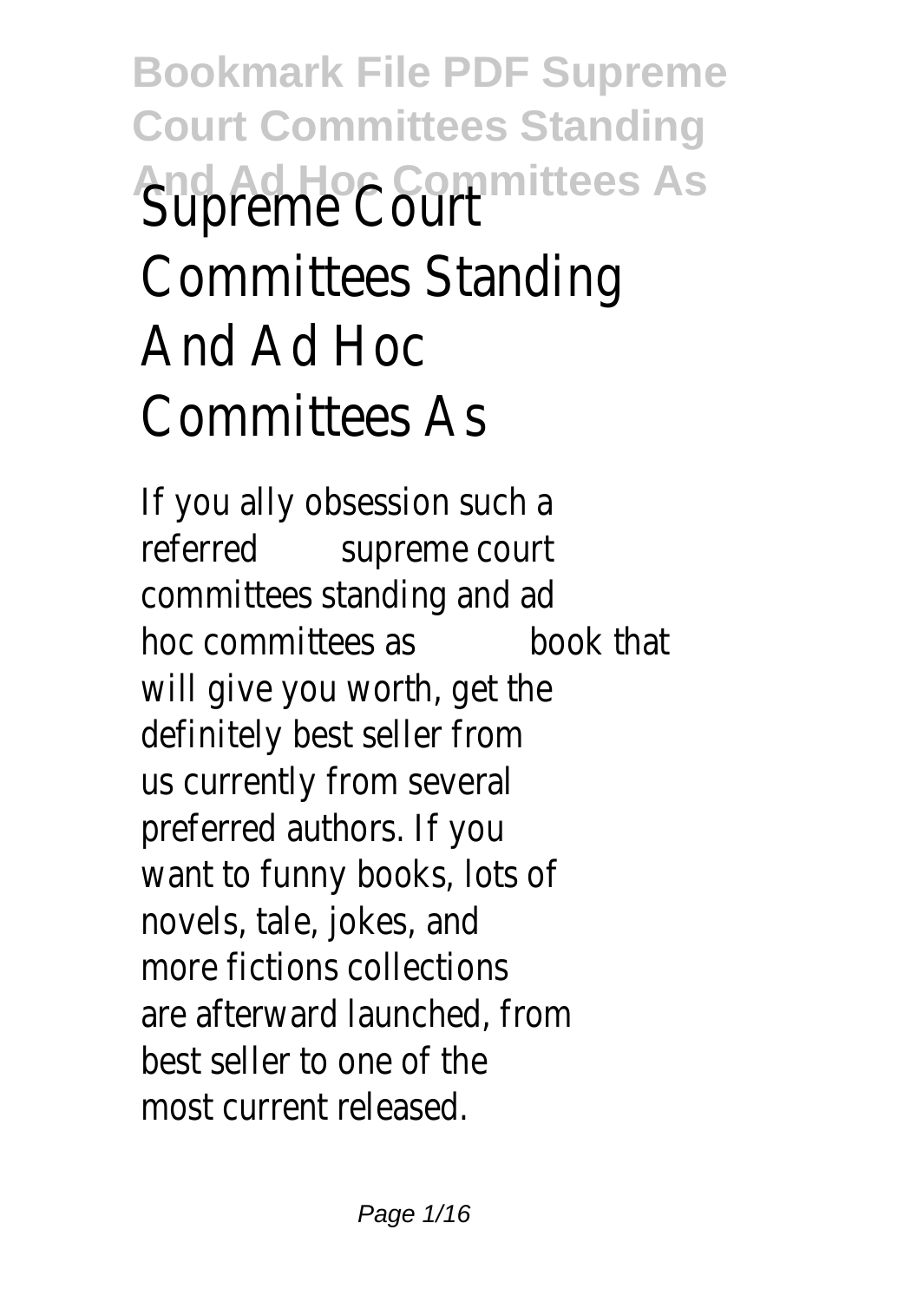**Bookmark File PDF Supreme Court Committees Standing** You may not be perplexed toes As enjoy every book collections supreme court committees standing and ad hoc committees as that we will entirely offer. It is not nearly the costs. It's about what you habit currently. This supreme court committees standing and ad hoc committees as, as one of the most keen sellers here will categorically be in the course of the best options to review.

The Open Library has more than one million free ebooks available. This library catalog is an open online project of Internet Page 2/16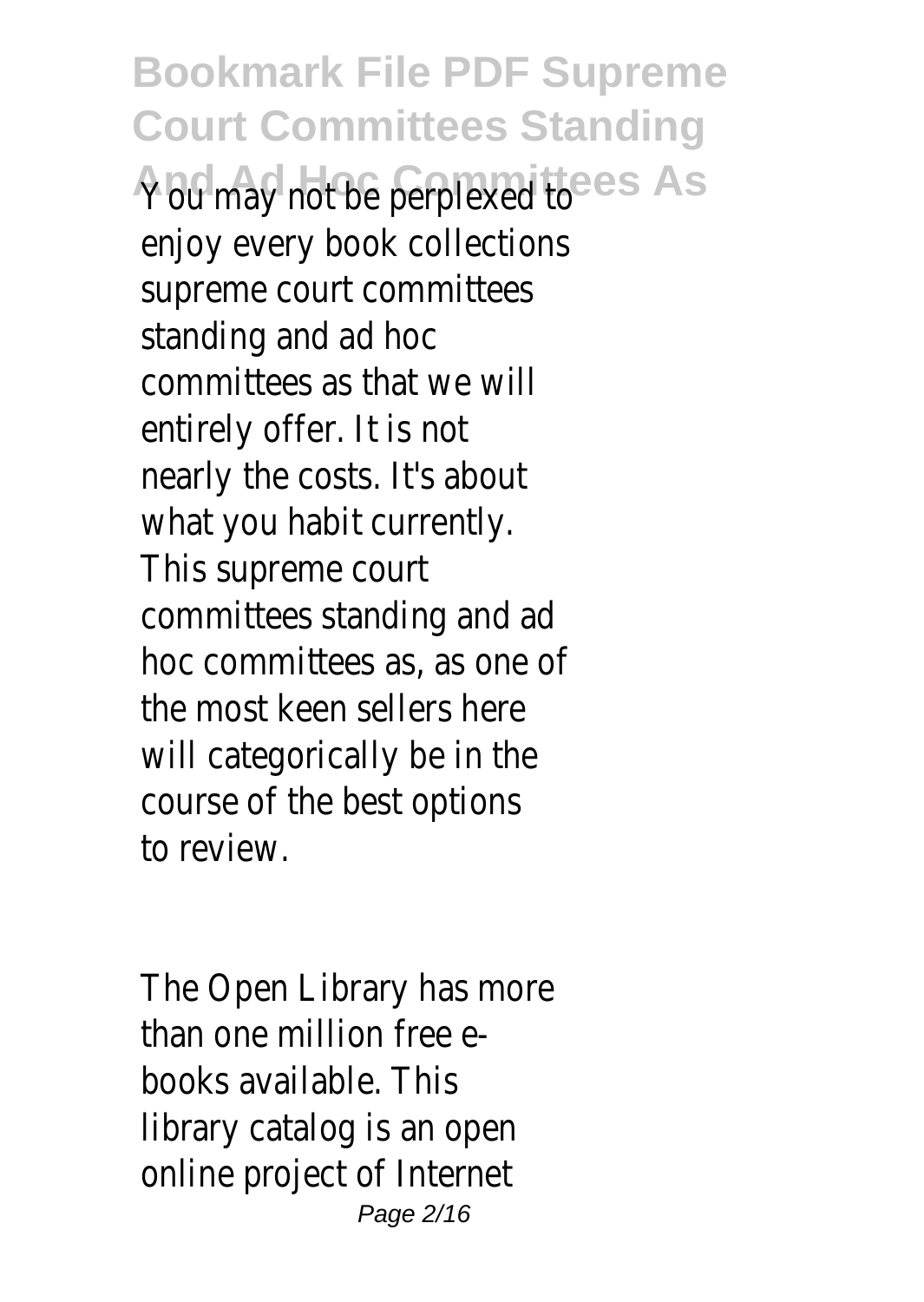**Bookmark File PDF Supreme Court Committees Standing** Archive, and allows users to es As contribute books. You can easily search by the title, author, and subject.

Supreme Court Committees - New Jersey Superior Court Membership: The Supreme Court Rules Committee consists of members of the Bar appointed by the Court for such terms as the Court shall determine. One of the members shall be designated as chair. One of the members shall be designated as chair.

North Dakota Court System - Joint Procedure Committee The Florida Supreme Court Page 3/16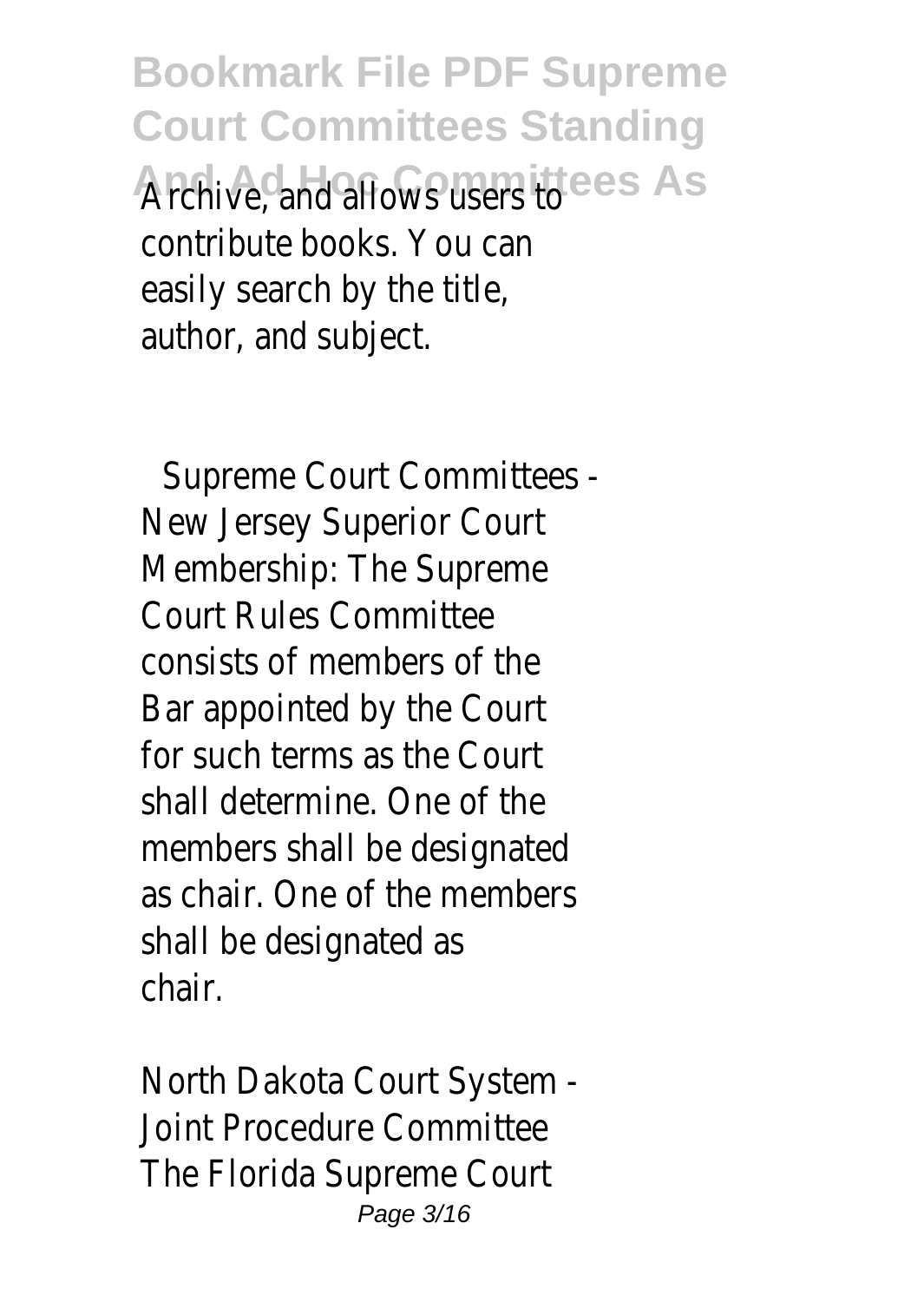**Bookmark File PDF Supreme Court Committees Standing Standing Committee on littees As** Fairness and Diversity was created to help advance the State Court's efforts to eliminate biases from court operations based on race, gender, ethnicity, age, disability, financial status, or any characteristic that is without legal relevance.

Court Councils, Commissions, and Committees - Florida Courts A Certificate of Good Standing attests that an attorney was licensed and admitted to practice in the courts of this state on a given date, has registered with the Office of Court Page 4/16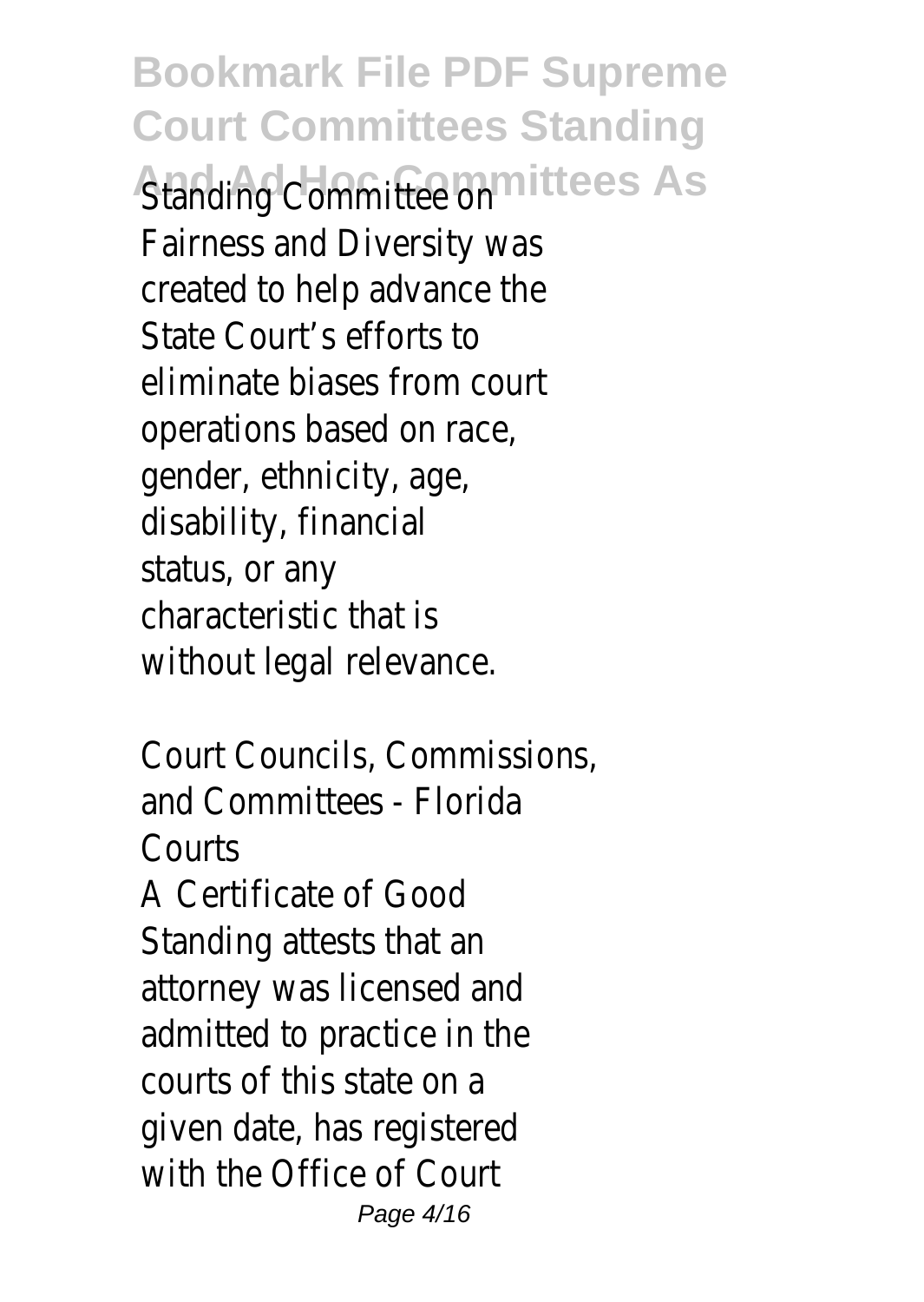**Bookmark File PDF Supreme Court Committees Standing** Administration ("OCA"), and ees As is in "good standing," that is, the attorney is not currently suspended or disbarred.

Committees - supreme\_court Supreme Court Committees. Any person who is a judge, an attorney or a professional in a related field and is interesting in being considered by the Supreme Court, either to specific committees or generally, should so indicate by e-mail to the following address: CommAppts .Mailbox@njcourts.gov. The subject line of your e-mail should state "Interest...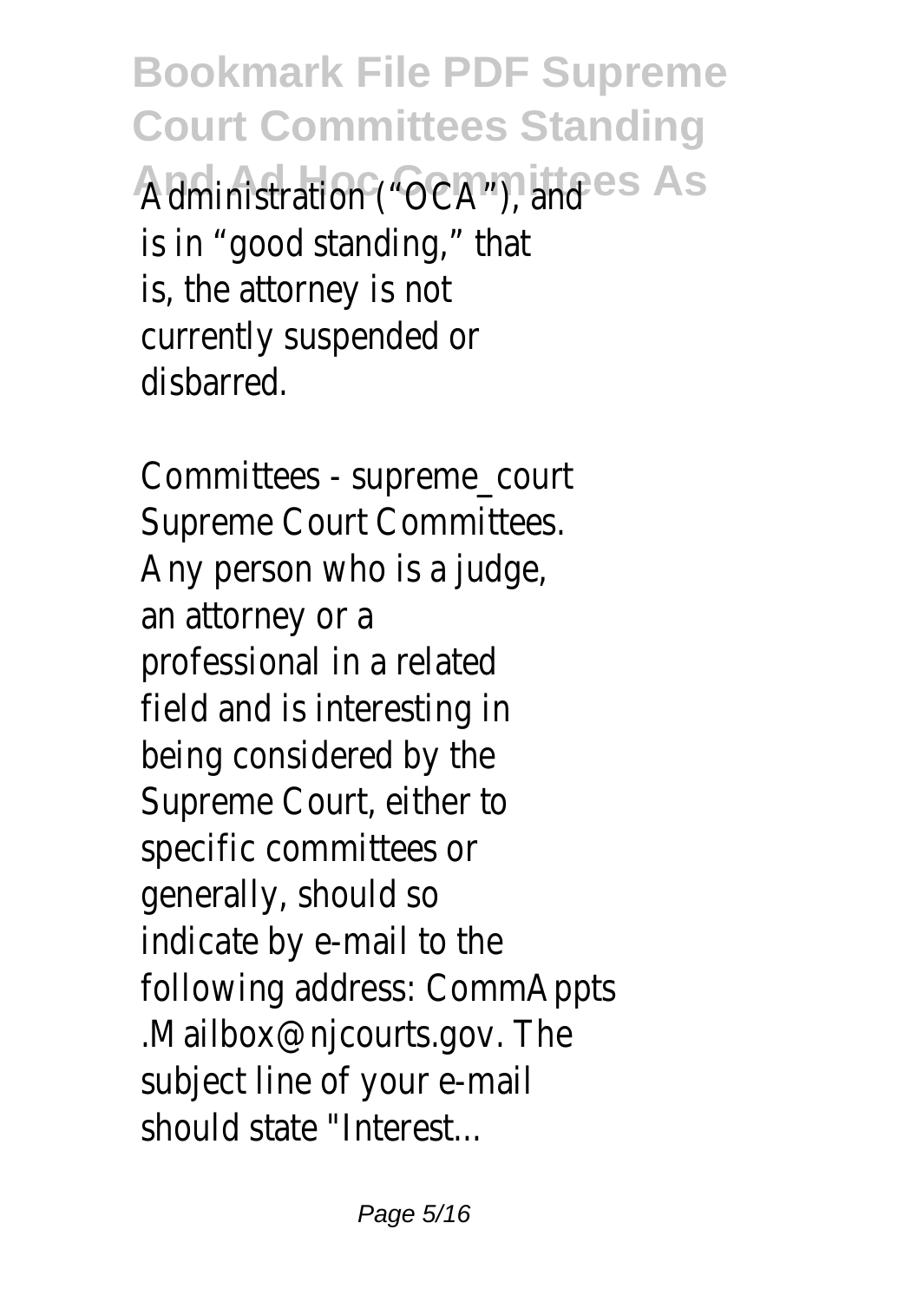**Bookmark File PDF Supreme Court Committees Standing** Advisory Committees & Task<sup>es</sup> As Forces - Supreme Court of Ohio Governing Boards and Committees. Please select a committee from the drop down menu. The Utah State Courts mission is to provide the people an open, fair, efficient, and independent system for the advancement of justice under the law.

Standing | United States Courts The Supreme Court is responsible for promulgating the Code of Judicial Ethics pursuant to Article VI, section 18(m), of the California Constitution. The Supreme Court Advisory Page 6/16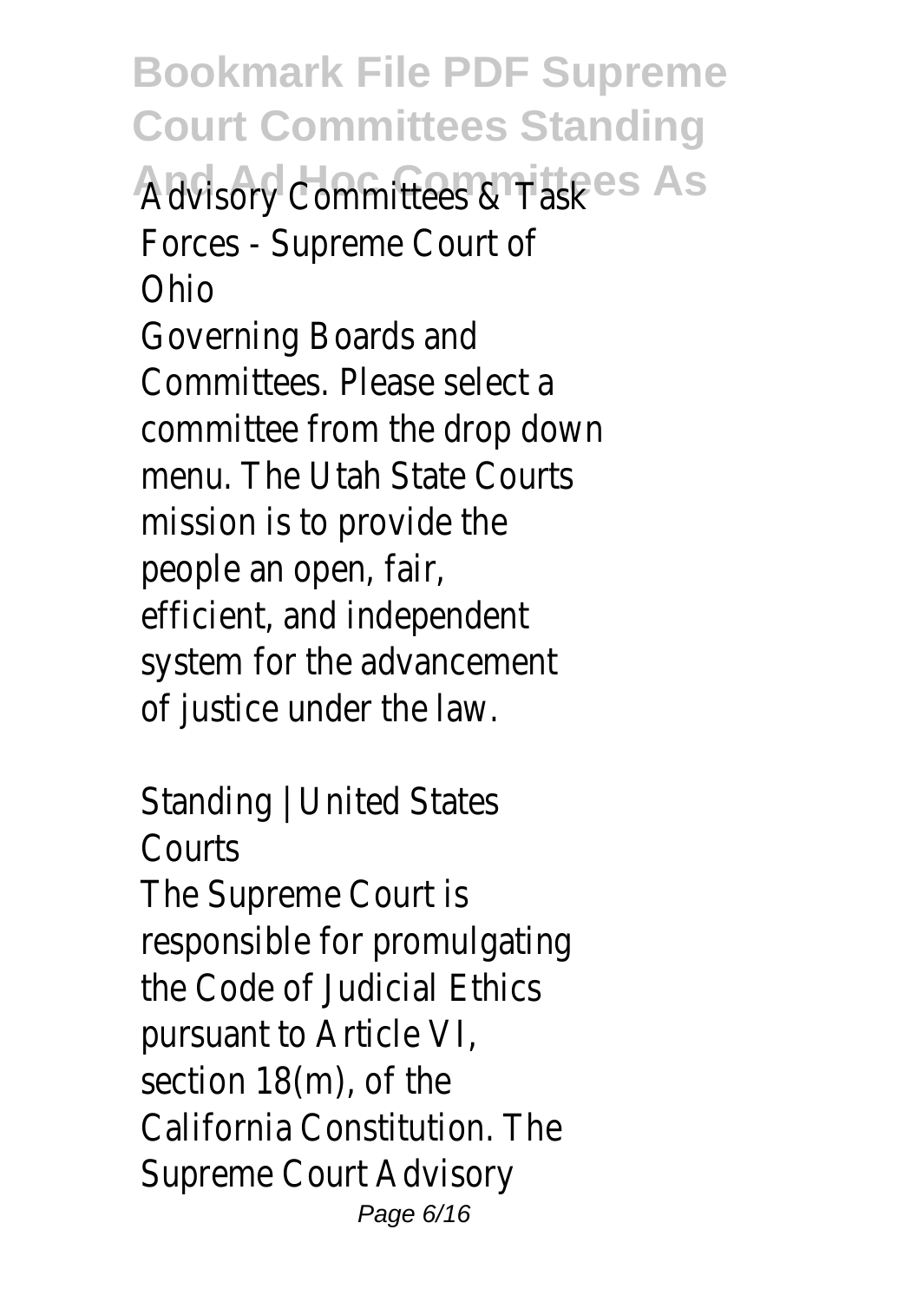**Bookmark File PDF Supreme Court Committees Standing** Committee on the Code of ees As Judicial Ethics makes recommendations to the court regarding whether amendments to the Code are necessary or appropriate.

Governing Boards and Committees - Utah Courts Committees may be appointed when a specific issue or concern is brought to the Supreme Court's attention, or when the Supreme Court desires to evaluate and improve the court system's performance in a particular area. Court committees make a vital contribution to the function of the judicial branch.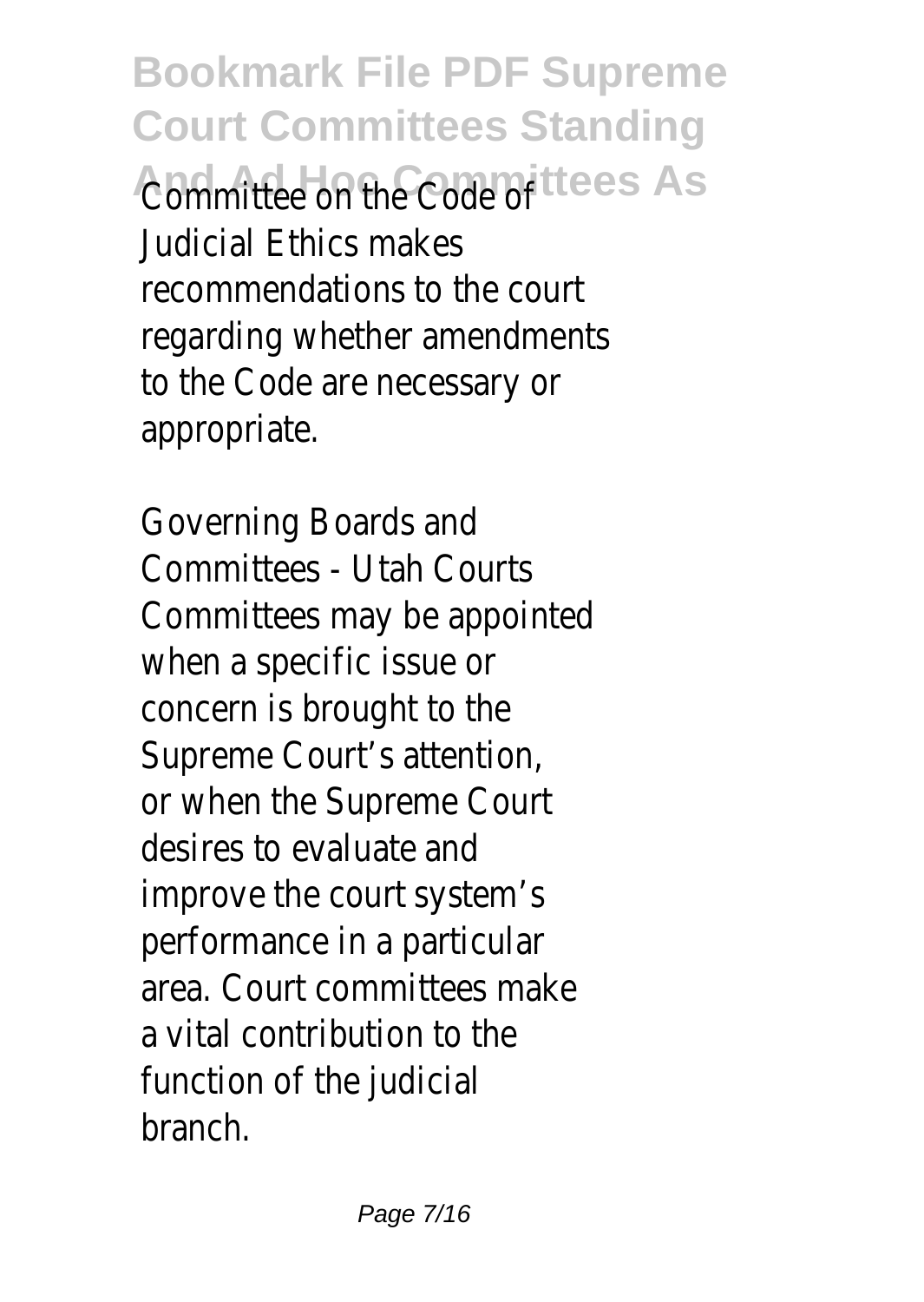**Bookmark File PDF Supreme Court Committees Standing And Ad Hoc Committees As**

Supreme Court Committees Standing And Standing : Download Federal Rules Standing Committee Agenda Book - January 2020 (pdf, 3.8 MB) Reports to the Judicial Conference - September 2019: September 2019: Committee Reports : Standing : Download Reports to the Judicial Conference - September 2019 (pdf, 2.05 MB) Committee on Rules of Practice and Procedure - June 2019: June 2019

Committee on Equity and Fairness | Nebraska Judicial Branch The Joint Procedure Committee is the standing Page 8/16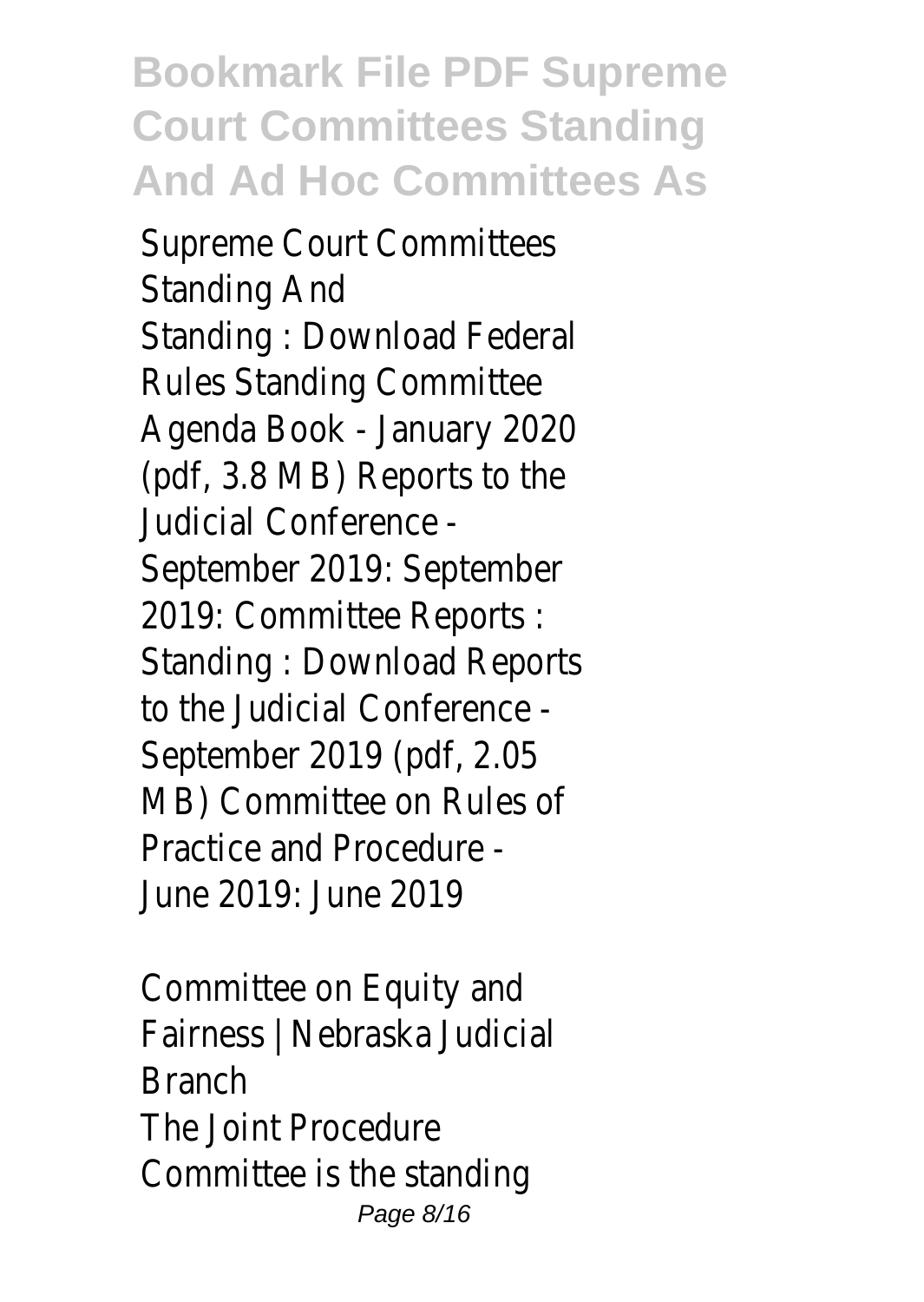**Bookmark File PDF Supreme Court Committees Standing** committee of the Supreme ees As Court responsible for proposing adoption, amendment, or repeal of rules of civil procedure, criminal procedure, appellate procedure, evidence, and specialized court procedure. The Committee membership of 10 judges and 10 attorneys is appointed by the Supreme Court, except for one liaison member appointed by the State Bar Association.

Committees and Boards - North Dakota Supreme Court The Committee on the Colorado Rules of Professional Conduct is a Standing Committee Page 9/16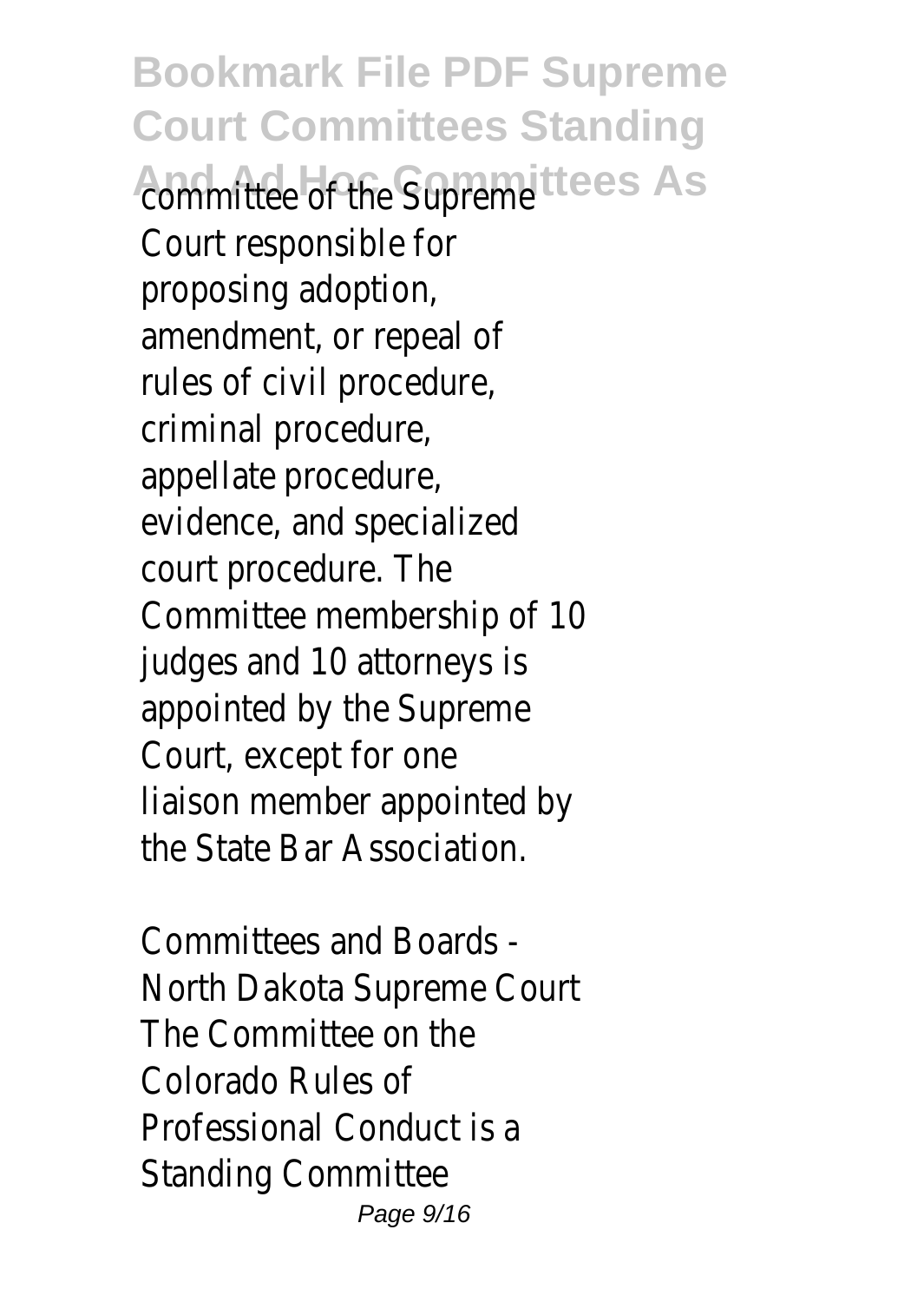**Bookmark File PDF Supreme Court Committees Standing** established by the Colorado<sup>ces</sup> As Supreme Court in 2003. The Committee is charged with periodically reviewing, correcting, updating, and improving the Colorado Rules of Professional Conduct.

Diversity - Florida Courts The Supreme Court Committee on Diversity, Inclusion, and Community Engagement is tasked with overseeing the implementation of courtapproved recommendations designed to "rid the court of all vestiges of bias and discrimination."

Colorado Judicial Branch - Supreme Court - Committees

...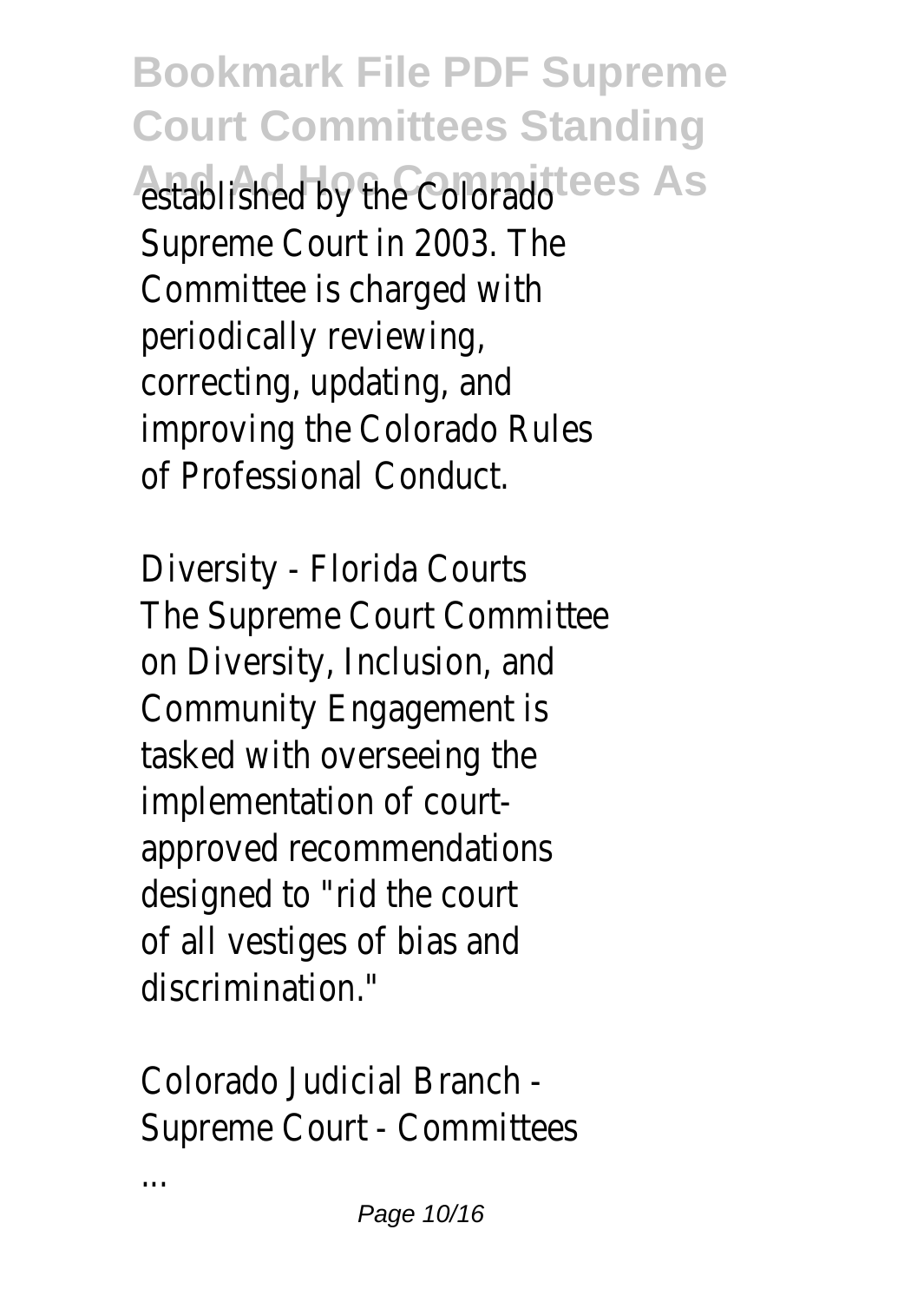**Bookmark File PDF Supreme Court Committees Standing Standing committees of the es As** court and chairpersons . Appellate Court Administrative Committee... studies and recommends methods by which the appellate court might improve the processing of appeals. Honorable Donald C. Hudson, Chair; Justice Mary Jane Theis, liaison officer.

Illinois Supreme Court Committees/Commissions A primary interest and focus of the Access to Justice Commission's Standing Committee on Equity and Fairness is to: Identify and address barriers to accessing the courts and related court programs, and Page 11/16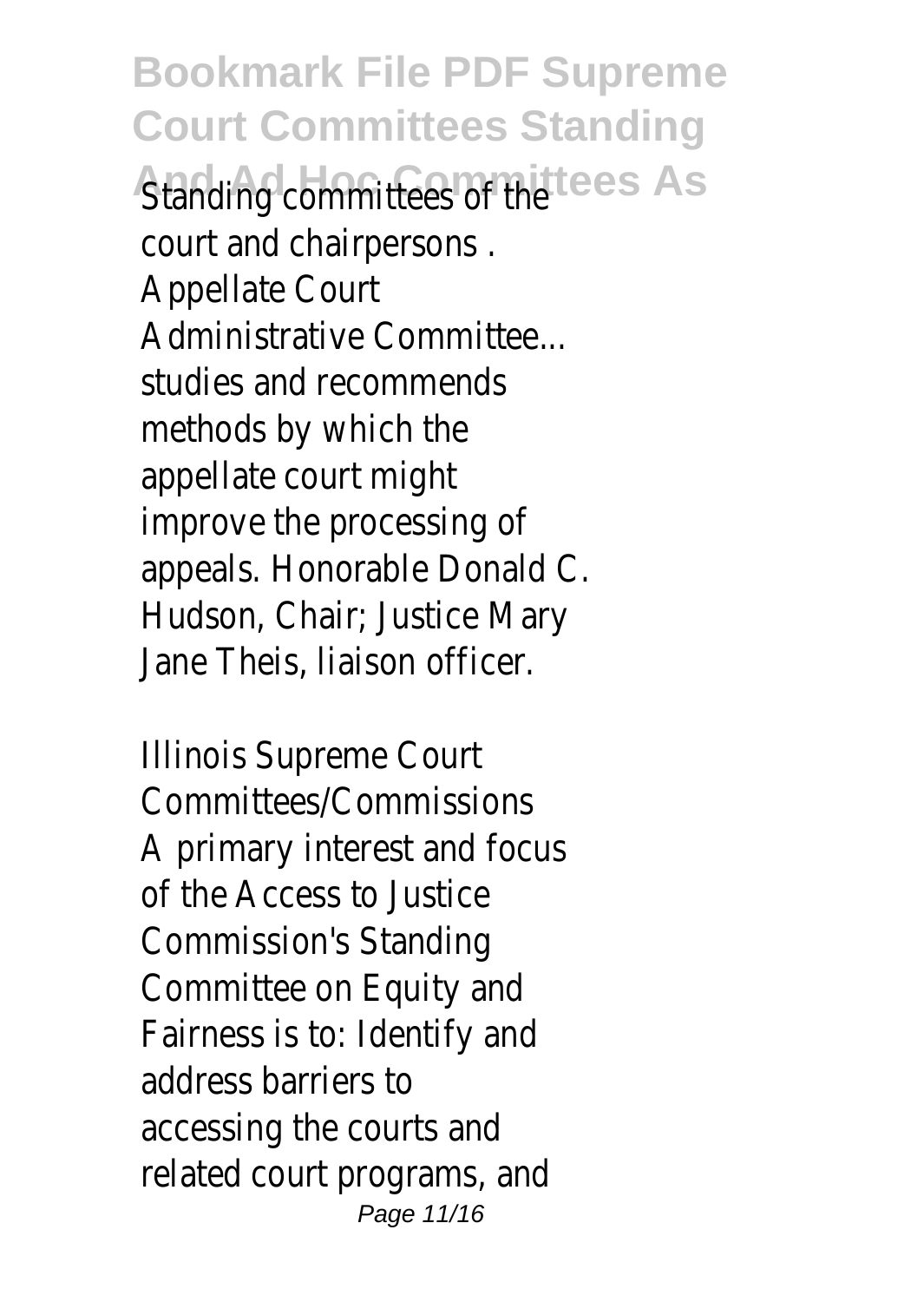**Bookmark File PDF Supreme Court Committees Standing A Continue efforts to ensure es As** fairness in matters related to accessing court in Nebraska.

Fairness & Diversity - FL Courts The Florida Supreme Court Standing Committee on Fairness and Diversity was created to help advance the State Court's efforts to eliminate biases from court operations based on race, gender, ethnicity, age, disability, financial status, or any characteristic that is. without legal relevance.

Supreme Court Committee on Diversity, Inclusion, and Page 12/16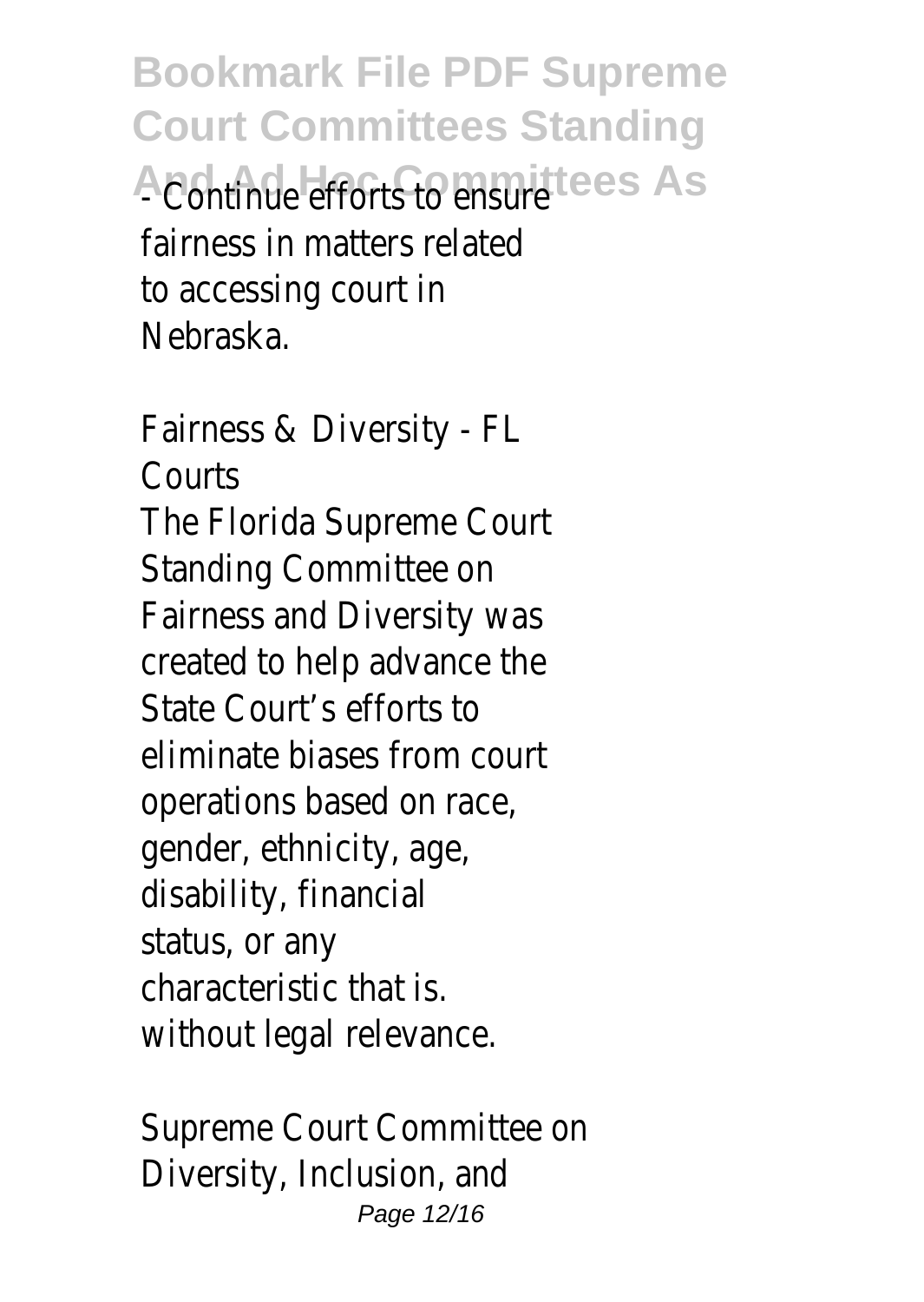**Bookmark File PDF Supreme Court Committees Standing And Ad Hoc Committees As** Supreme Court Boards & Committees. Boards and committees of interest to the Arkansas Supreme Court. Arkansas Access to Justice Commission. Arkansas Code Revision Commission. Arkansas Judges and Lawyers Assistance Program (JLAP) Committee. Board of Certified Court Reporter Examiners.

Supreme Court Committees - Supreme Court - Delaware Courts ...

The Supreme Court appoints members to over 40 committees, boards, and commissions that assist the Court with its extensive Page 13/16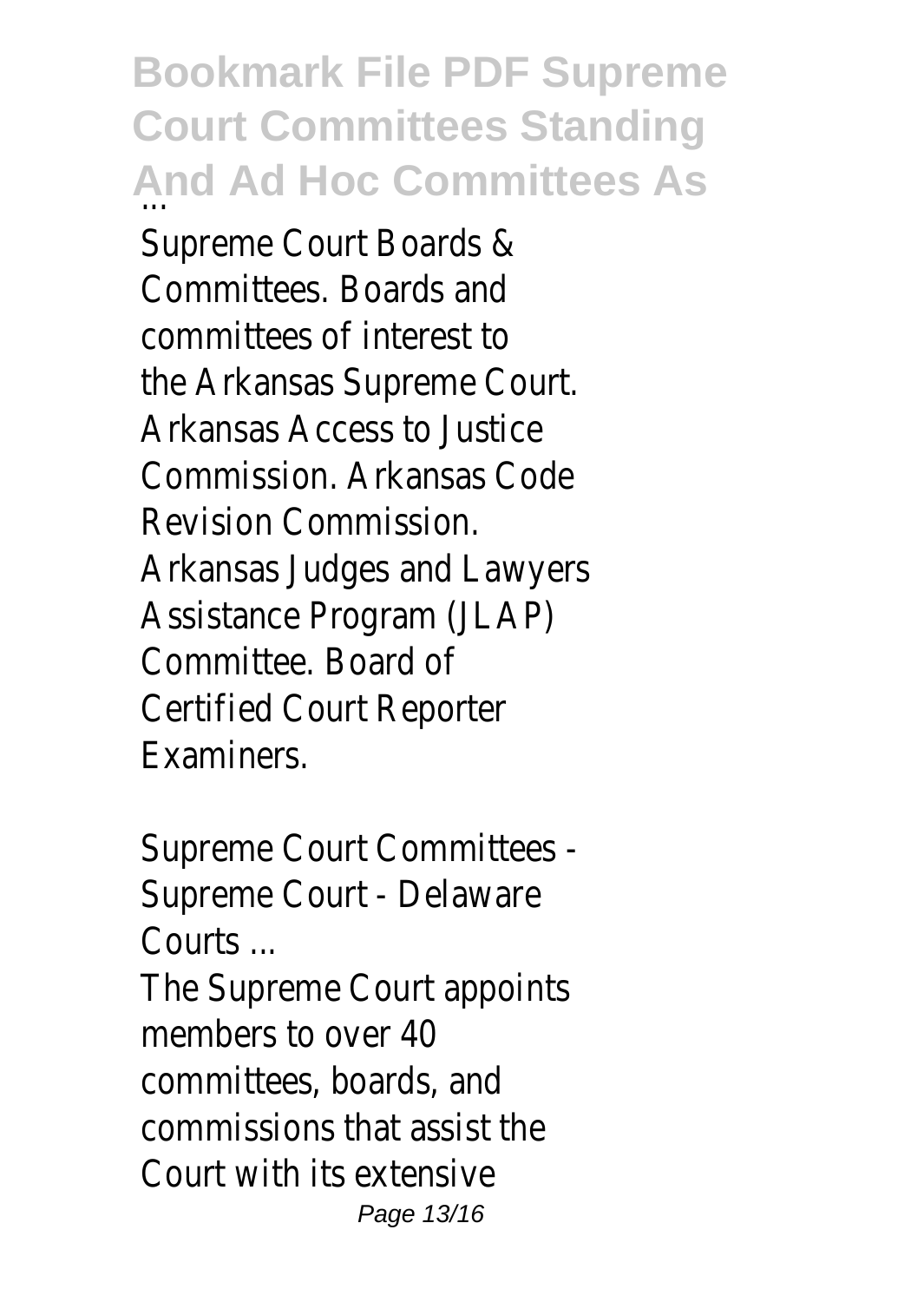**Bookmark File PDF Supreme Court Committees Standing And Ad Hoc Committees As** rulemaking function and superintending control responsibilities over the bench and bar. Appointed members generally serve up to two three-year terms.

Committees, Boards and Commissions - NM Courts Committees and Boards. In its administrative capacity, the Supreme Court has major responsibilities for ensuring the efficient and effective operation of all courts in the state, except federal and tribal courts; maintaining high standards of judicial conduct; supervising the legal profession; and promulgating procedural rules... Page 14/16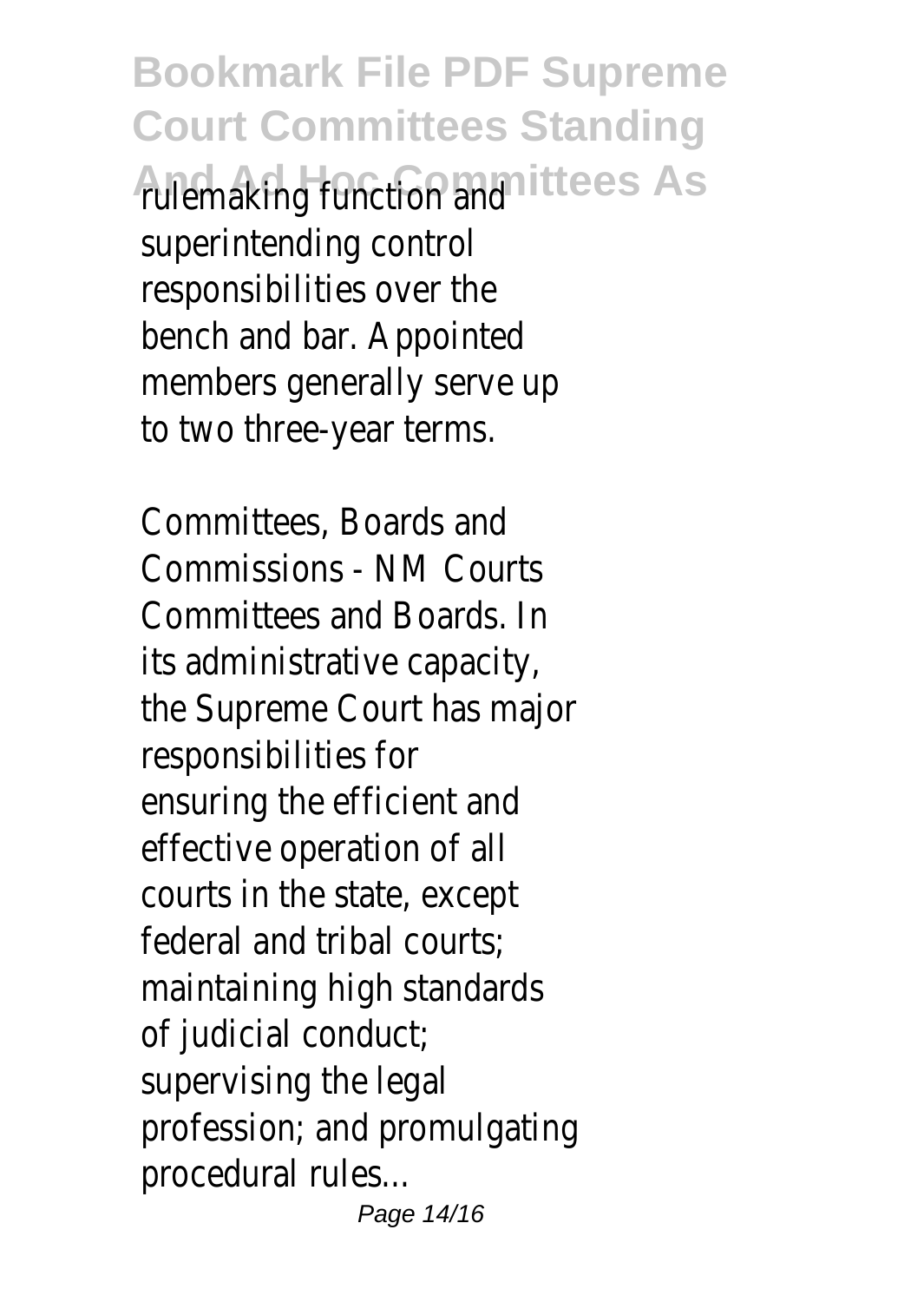**Bookmark File PDF Supreme Court Committees Standing And Ad Hoc Committees As**

Colorado Judicial Branch - Supreme Court - Committees

... Advisory committees and task forces are created by the Chief Justice with notice to the Court and operate at the discretion of the Chief Justice. Members of advisory committees and task forces are appointed by or with approval of the Chief Justice. they are comprised of judges, attorneys, clerks of court,...

Appellate Division - First Judicial Department Home Courts Supreme Court Committees Standing Committee on Family Issues Page 15/16